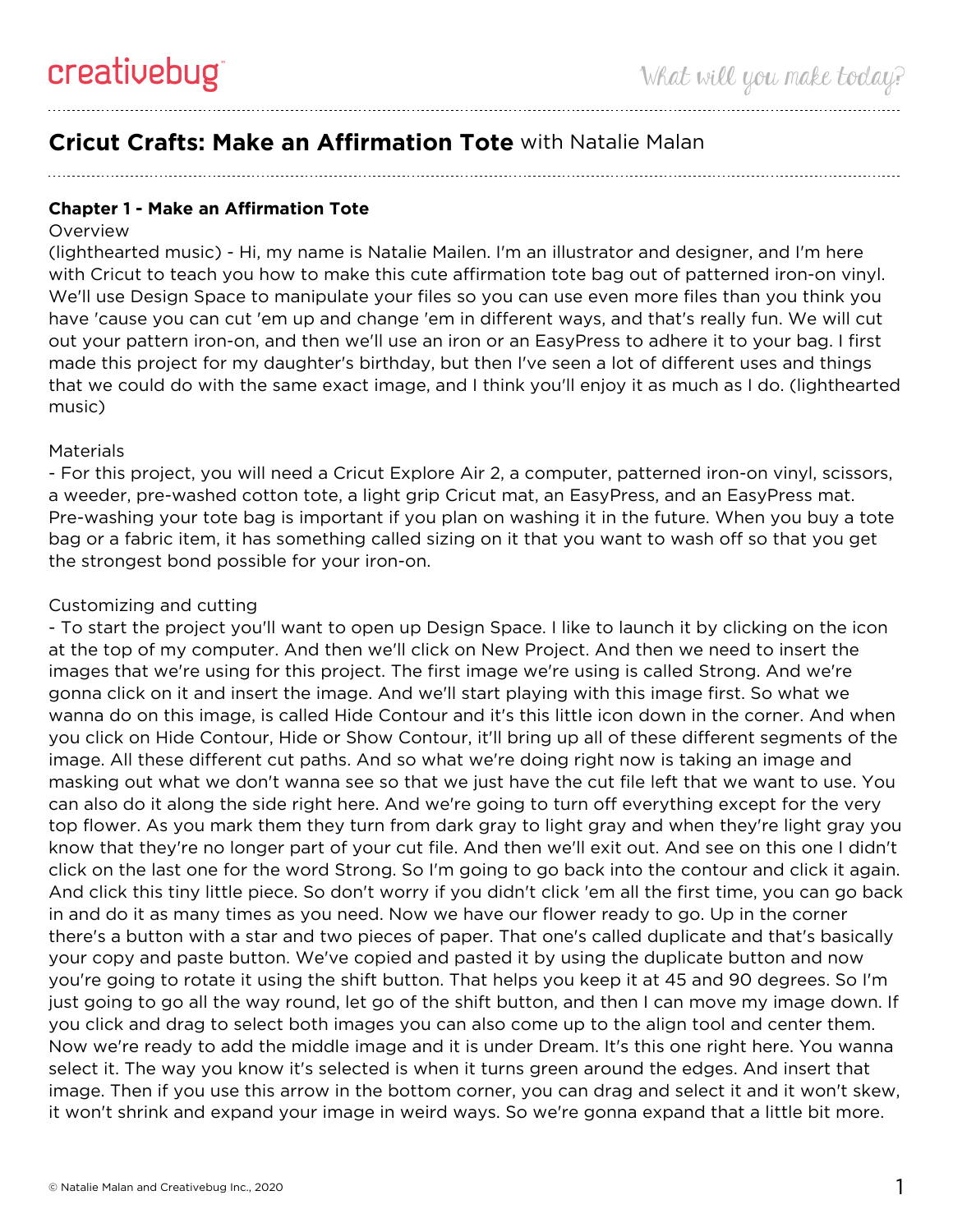And then we're just gonna zoom out and put these images where we want 'em. (mouse clicking) Now this image, we need to start hiding these stars. So we're going to go to Contour again. On this star layer. Right now these are on two different colors of vinyl so currently this is a three color cut of vinyl and we're gonna end up making it into just one. So we're going to click on the stars, click on the Hide Contour, and start clicking on the stars to hide them. And then exit out. And the next thing we need to do is change this Believe. Right now it thinks it's going to a gold mat and this one thinks it's going on to a navy blue mat so we're going to change them all to this raspberry pink color. So that our Cricut knows that they're all being cut from the same material, and not from three different materials. And then I personally like to center everything again, just to make sure it's nice and straight. And then the last thing you'll want to do is attach all of those images together and make sure it's going to fit on your tote bag. I think about 10 inches is a great size for this project and we'll make it. Something to keep in mind. If you're using a print that has a certain direction, let's say you're using something with words or a bird or a butterfly or some kind of pattern that has a top and a bottom, make sure that the top and bottom of your letters correspond with that print on your mat. Since we're using iron-on vinyl, we're going to click Mirror, because basically what we're doing is pulling it away from the carrier sheet that's already there. So the adhesive is on the back of the vinyl and you have to cut it backwards. Otherwise it will be backwards on your tote. Turn your machine on. Make sure it's connected to your computer. Our dial is already set to custom so we're going to browse all materials for Patterned Iron On. You wanna place the patterned iron on vinyl shiny-side down onto your light grid mat and then smooth it out really well with your hands and with even pressure on the back of your mat load it into your Cricut. (machine whirring) Our dial is set to custom and our Cricut light is blinking so we're ready to cut. (Cricut cutting) Once your design is finished cutting we'll unload the mat. Now that you're done cutting, take your weeding tool, put away your mat and start weeding the outside edges first. I've already done that on the project shown here. And then I like to start weeding all the fine details. (vinyl rustling) Now that we've got all the tiny pieces weeded out of our project, we're ready to put it on our tote.

### Asssembly

- Now we're ready to iron our image onto our tote. If you have a Cricut EasyPress, there's a really great interactive guide online, but you can also use an iron if you have that already available. If you have an EasyPress, you can search for the EasyPress Reference Guide. And there is a quick interactive way to find all the settings for your machines. We're using Patterned Iron-On, so I'm selecting Patterned Iron-On. Select Cotton Canvas/Muslin. And then the surface is our EasyPress Mat. And right here it will show you all of the steps in order and the heat settings that we need. So the first thing I do is turn on my machine. I'll select temperature and change it up to 340 degrees. Now it's preheating because the red light is lit. And then I will change the timer up to 50 seconds and wait. And as soon as the red light turns green, we're ready to start. (EasyPress beeps) Our EasyPress is ready, so now we'll bring our tote bag over and do a five-second press to warm it up. Hitting the Cricut (EasyPress beeps) starts your timer. And it resets your timer as well. We'll take our project. We'll center our project where we want it to go. And this project's a little bit longer than my EasyPress is, so I'm gonna do it actually in two sections. Now that my button's green, my press is ready to go. (EasyPress beeps) And I'm gonna start the timer and apply gentle pressure while it's counting down. (EasyPress beeps) And now I'm just gonna press the other side. Right here wasn't hit with the heat, so I'm gonna do that side next. (EasyPress beeps) Next, you need to turn your object over and heat press it for 15 seconds on the back to seal it in. (EasyPress beeps) And then I'm